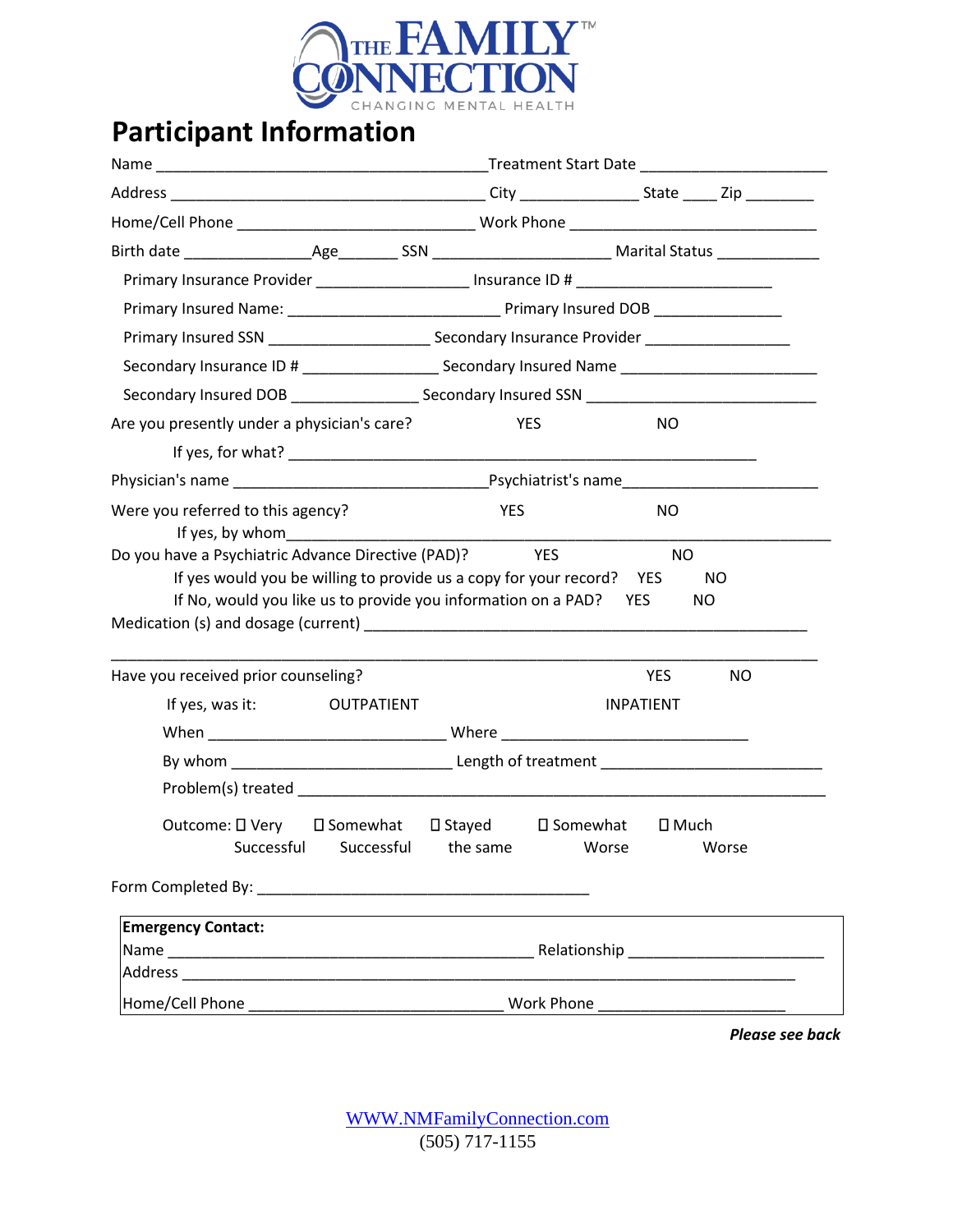

Please check any of reasons listed below which resulted in you seeking services

| O            | Depression                        | Ő           | Alcohol or substance use      |
|--------------|-----------------------------------|-------------|-------------------------------|
| $\mathbf Q$  | Anxiety                           | Ő           | Difficulty with loss or death |
| $\mathbf{O}$ | Issues w/partner                  | $\mathbf O$ | Problems at school/work       |
| $\mathbf{O}$ | <b>Communication Difficulties</b> | Ő           | Issues w/Family               |
| $\mathbf{O}$ | Relationship enhancement          | $\mathbf Q$ | Trauma/Abuse                  |
| $\circ$      | Parent/Child conflict             | $\mathbf Q$ | Child Behavior/Acting Out     |
| $\mathbf{O}$ | Identity issues                   | O           | Divorce                       |
| $\mathbf{O}$ | Court-ordered for:                | O           | Legal problems                |
| $\mathbf{O}$ | Gambling                          | $\mathbf Q$ | Parenting                     |
| $\mathbf{O}$ | Personal Growth                   | O           | <b>Skills Acquisition</b>     |
|              | Medical:                          |             | Other:                        |

As you think about the primary reason that brings you here, how would you rate its frequency and your over-all level of concern at this point in time (note: a problem may occur rarely but be of serious concern, or occur frequently, but be of little concern)?

|                                                                                                                   | Concern                                                                                   |                                   |   |   | <b>Frequency</b>     |                   |           |                                    |                                    |
|-------------------------------------------------------------------------------------------------------------------|-------------------------------------------------------------------------------------------|-----------------------------------|---|---|----------------------|-------------------|-----------|------------------------------------|------------------------------------|
|                                                                                                                   | No concern                                                                                |                                   | 0 |   | No occurrence        |                   |           |                                    |                                    |
| O                                                                                                                 | Little concern                                                                            |                                   | O |   | Occurs rarely        |                   |           |                                    |                                    |
| O                                                                                                                 | Moderate concern                                                                          |                                   | Q |   |                      | Occurs sometimes  |           |                                    |                                    |
| O                                                                                                                 | Serious concern                                                                           |                                   | O |   |                      | Occurs frequently |           |                                    |                                    |
| O                                                                                                                 | Very serious concern                                                                      |                                   | O |   | Occurs nearly always |                   |           |                                    |                                    |
|                                                                                                                   | On a scale of 0 to 10, how IMPORTANT is it for you right now to change?                   |                                   |   |   |                      |                   |           |                                    | Extremely                          |
| Not confident $\Omega$<br>at all                                                                                  | 2                                                                                         | 3<br>4                            | 5 | 6 |                      | 8                 | 9         | 10                                 | Confident                          |
| Not confident<br>at all                                                                                           | On a scale of 0 to 10, how <b>CONFIDENT</b> are you that you could make this change?<br>2 | 3<br>4                            |   | 6 |                      | 8                 | 9         | 10                                 | Extremely<br>$\mathrm{Confid}$ ent |
|                                                                                                                   | On a scale of 0 to 10, how READY are you to make this change?                             |                                   |   |   |                      |                   |           |                                    |                                    |
| Not confident n<br>at all                                                                                         | 3                                                                                         | 5                                 | 6 |   | 8                    | 9                 | 10        | Extremely<br>Conf <sub>ident</sub> |                                    |
| This form has been completed to the best of my abilities and I attest that the information contained<br>herein in |                                                                                           |                                   |   |   |                      |                   | accurate. |                                    |                                    |
|                                                                                                                   | Client/Parent/Guardian Signature                                                          |                                   |   |   |                      |                   | Date      |                                    |                                    |
|                                                                                                                   |                                                                                           | <b>WWW.NMFamilyConnection.com</b> |   |   |                      |                   |           |                                    |                                    |

(505) 717-1155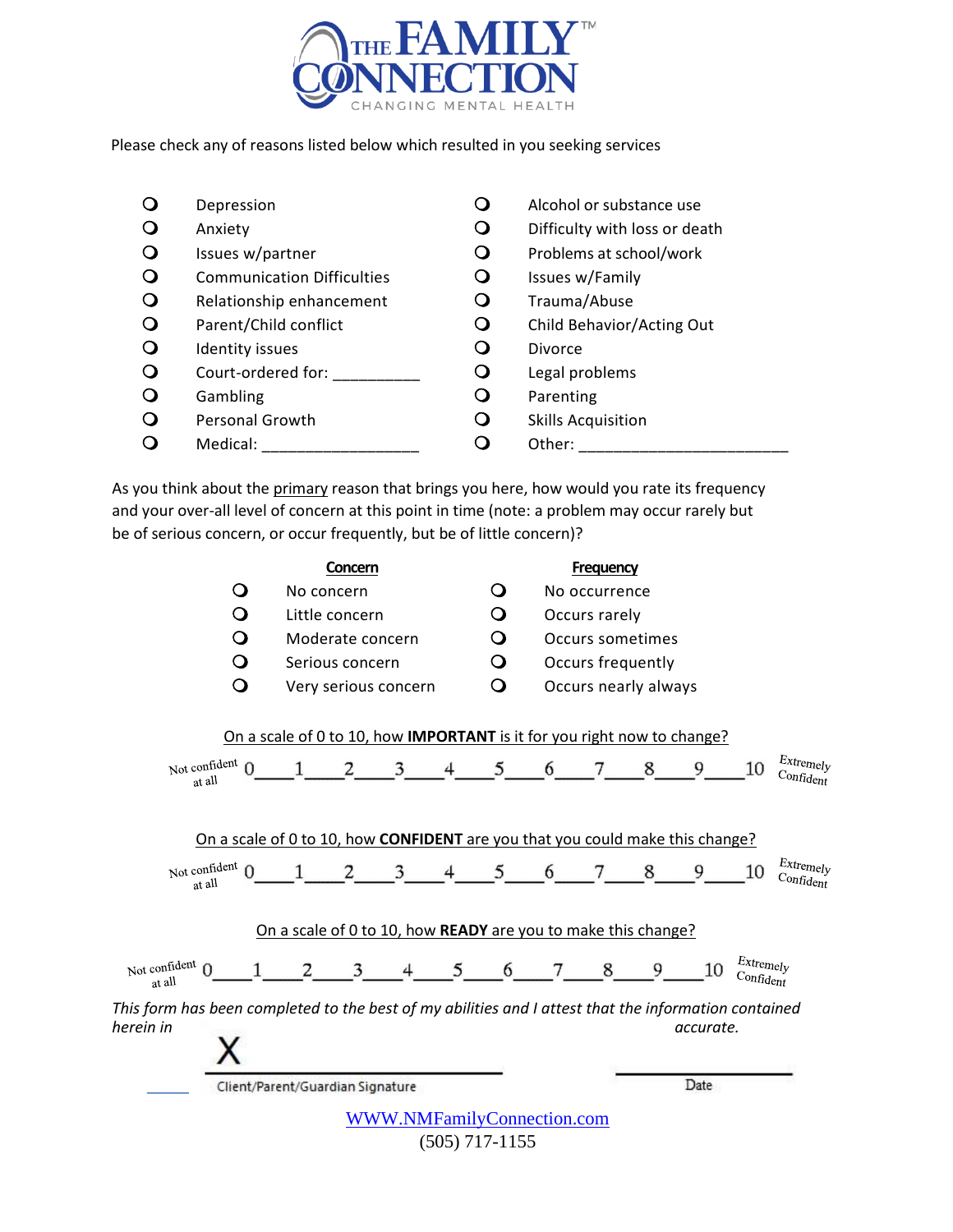

 $\bf{DOB}$ 

## Clients' Rights and Responsibilities

- You have a **right** to receive information about The Family Connection, LLC services, therapists, treatment guidelines and your rights and responsibilities.
- You have a **right** to be treated with dignity and respect.
- You have a **right** to privacy and confidentiality. I understand that during couple's session's confidentiality goes to the couple unit.
- You have a **right** to participate with your therapist in making decisions about your treatment planning.
- You have a **right** to access supports outside of your counseling appointments, such as the use of 911 in emergencies or the 24/7 NM Crisis & Access Line at 1-855-662-7474, a free and confidential support service
- You have a **right** to voice complaints about The Family Connection and/or the care provided to you.
- You have a **righ**t to make recommendations regarding these "Clients' Rights and Responsibilities".
- You have a **responsibility** to provide, to the extent possible, information that The Family Connection, LLC and its therapists need in order to care for you.
- You have a **responsibility** to follow the plans and instructions that you have agreed upon with your therapist.
- You have a **responsibility** to participate, as much as possible, in understanding your behavioral health problems and developing mutually agreed-upon treatment goals.
- You have a **responsibility** to cancel your appointments with a minimum of 24-hour notice.
- You have a **responsibility** to notify and work with your therapist regarding any concerns of safety to yourself or others, including following through on agreed upon safety contracts.

| Signature | Date |
|-----------|------|
| Signature | Date |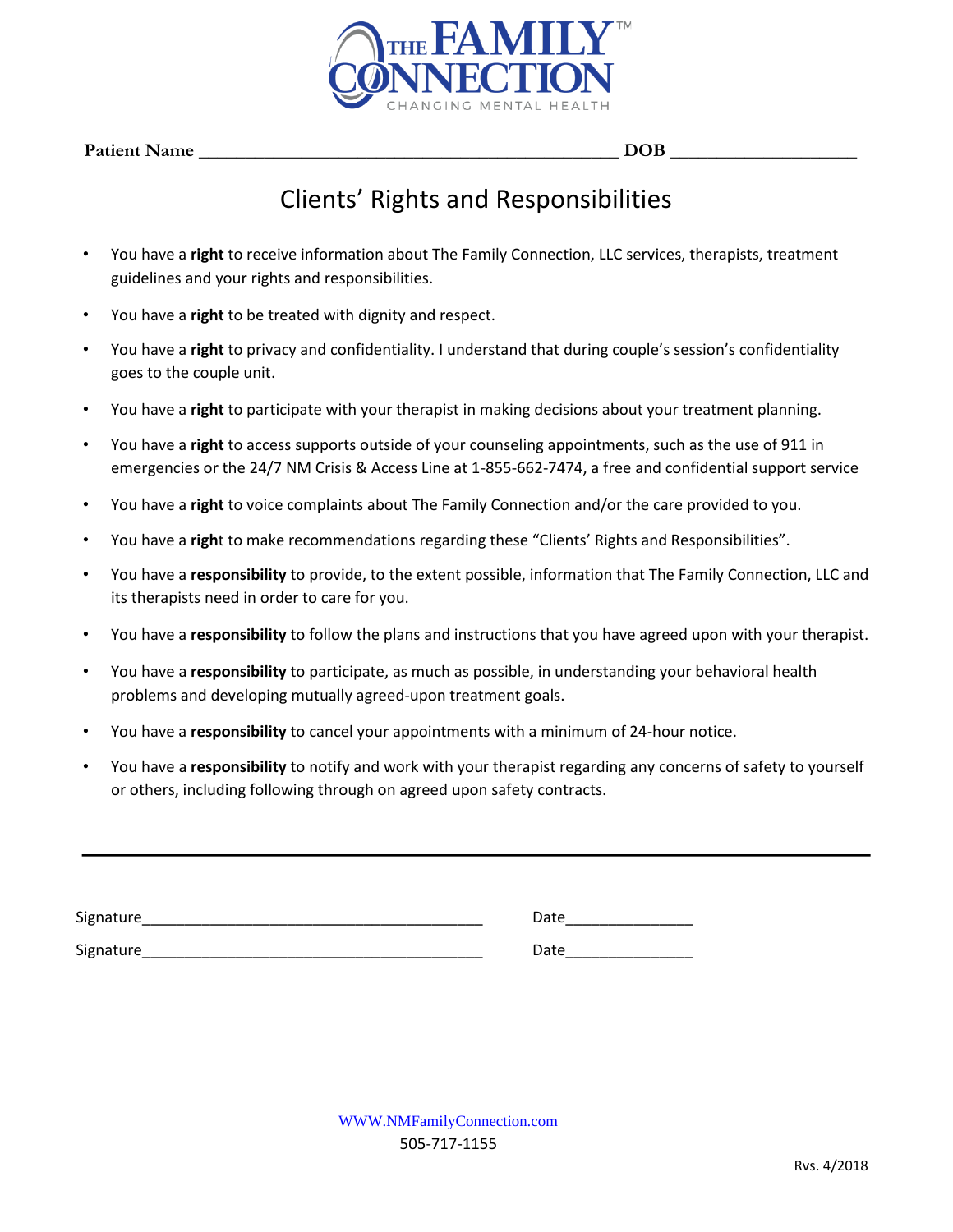

### **Behavioral Health Release of Medical Information for Care Coordination with PCP**

Patient Name: <br>
Patient Name:

Parent/Legal Guardian Name (if applicable):\_\_\_\_\_\_\_\_\_\_\_\_\_\_ Relationship to patient: \_\_\_\_\_\_\_\_

The current health care system is complicated. When patients get care, they may interact with any number of providers across multiple settings and if health care providers don't coordinate with each other, the consequences can be harmful to the patient. As a community provider we aspire to ensure that you get the best quality care, which includes providing you the opportunity to allow your care to be coordinated with your primary care provider. Please complete the form below to advise us what information, if any, you would like shared with your primary care provider.

❑ **I DO NOT authorize** information about my physical/behavioral health treatment to be released

❑ **I authorize** The Family Connection, LLC to use and disclose the protected health information as indicated below:

- o All health records related to drug/alcohol/substance abuse
- o All health records related to emotional/mental/developmental disabilities/psychiatric conditions **(excludes psychotherapy notes)**
- o Other:

Release of medical information from/to The Family Connection LLC to/from my:

Primary Care Physician: \_\_\_\_\_\_\_\_\_\_\_\_\_\_\_\_\_\_\_\_\_\_\_\_\_\_\_\_\_\_\_\_\_\_\_\_\_\_\_\_\_\_\_\_\_\_ Address: \_\_\_\_\_\_\_\_\_\_\_\_\_\_\_\_\_\_\_\_\_\_\_\_\_\_\_\_\_\_\_\_\_\_\_\_\_\_\_\_\_\_\_\_\_\_\_\_\_\_\_\_\_\_\_\_\_\_ Phone: \_\_\_\_\_\_\_\_\_\_\_\_\_\_\_\_\_\_\_\_\_\_\_\_\_ Fax: \_\_\_\_\_\_\_\_\_\_\_\_\_\_\_\_\_\_\_\_\_\_\_\_\_\_\_\_\_\_

I understand that this medical information may be used to coordinate my care.

I understand that I may cancel this authorization, in writing, at any time. I understand that my health care providers may have already released records according to this authorization prior to receiving my notice of cancellation. I understand that this will remain in effect until the end of treatment unless a date of expiration is indicated here:

I understand that my treatment, payment, enrollment, or eligibility for benefits will not be conditioned on whether I sign this authorization.

I understand that this information used or disclosed pursuant to this authorization may be disclosed by the recipient and may no longer be protected by federal or state law.

**Signature of patient or personal representative Date**

\_\_\_\_\_\_\_\_\_\_\_\_\_\_\_\_\_\_\_\_\_\_\_\_\_\_\_\_\_\_\_\_\_\_\_\_\_\_\_\_\_\_\_\_\_\_\_\_\_\_\_\_\_\_ \_\_\_\_\_\_\_\_\_\_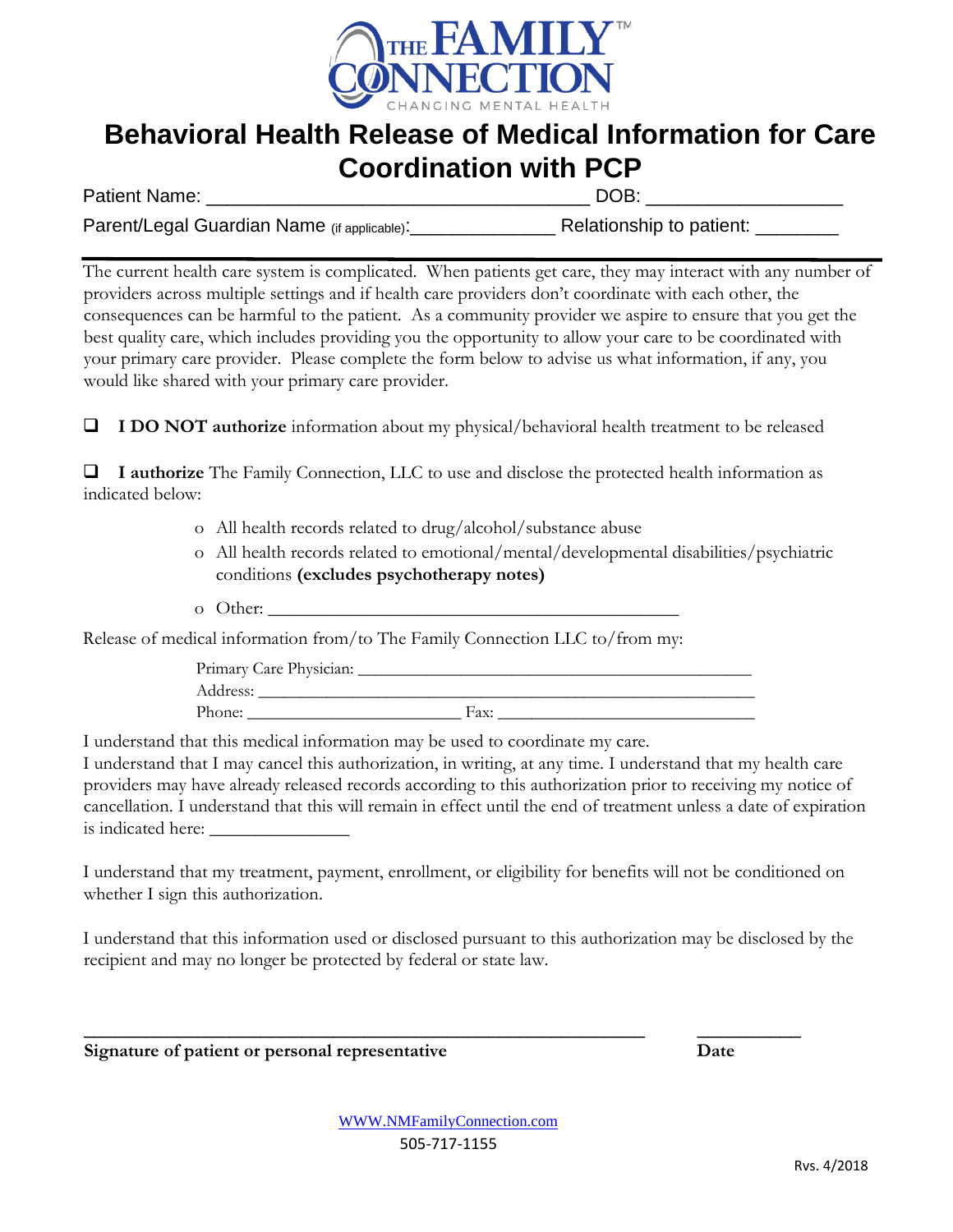

#### **Symptom Distress Scale**

#### **Not needed for children under 12**

During the last seven (7) days, about how much were you distressed or bothered by:

|                                                   | Not At All A Little Bit A Moderately Quite A Bit Extremely |                |   |   |   |
|---------------------------------------------------|------------------------------------------------------------|----------------|---|---|---|
|                                                   | 1                                                          | 2              | 3 | 4 | 5 |
| b. Being suddenly scared for no reason            | $\mathbf{1}$                                               | $\overline{2}$ | 3 | 4 | 5 |
|                                                   | $\overline{1}$                                             | $\overline{2}$ | 3 | 4 | 5 |
|                                                   | $\mathbf{1}$                                               | 2              | 3 | 4 | 5 |
|                                                   | 1                                                          | $\overline{2}$ | 3 | 4 | 5 |
| f. Feeling so restless you couldn't sit still     | 1                                                          | $\overline{2}$ | 3 | 4 | 5 |
|                                                   | $\mathbf 1$                                                | 2              | 3 | 4 | 5 |
| h. Feeling afraid to go out of your home alone    | 1                                                          | $\overline{2}$ | 3 | 4 | 5 |
|                                                   | $\mathbf{1}$                                               | $\overline{2}$ | 3 | 4 | 5 |
| j. Feeling lonely even when you are with people   | $\mathbf 1$                                                | 2              | 3 | 4 | 5 |
|                                                   | 1                                                          | $\overline{2}$ | 3 | 4 | 5 |
|                                                   | $\mathbf 1$                                                | $\overline{2}$ | 3 | 4 | 5 |
|                                                   | $\mathbf 1$                                                | 2              | 3 | 4 | 5 |
|                                                   | 1                                                          | $\mathfrak{D}$ | 3 | 4 | 5 |
| o. Feeling afraid in open spaces or on the street | 1                                                          | 2              | 3 | 4 | 5 |
| <b>ADD ALL</b><br><b>COLUMNS</b>                  |                                                            |                |   |   |   |
|                                                   | TOTAL (min: 15, max:                                       |                |   |   |   |

| Client Name | DOB | SS#   | Date        |  |
|-------------|-----|-------|-------------|--|
|             |     |       |             |  |
| Scored By   |     | Title | Date Scored |  |

For Office Use Only:

Scoring: Items rated 3 or higher are considered to indicate serious distress. A total summed score of 25 or above indicated moderate distress; Scores of 33 or above indicate severe distress that requires immediate intervention.